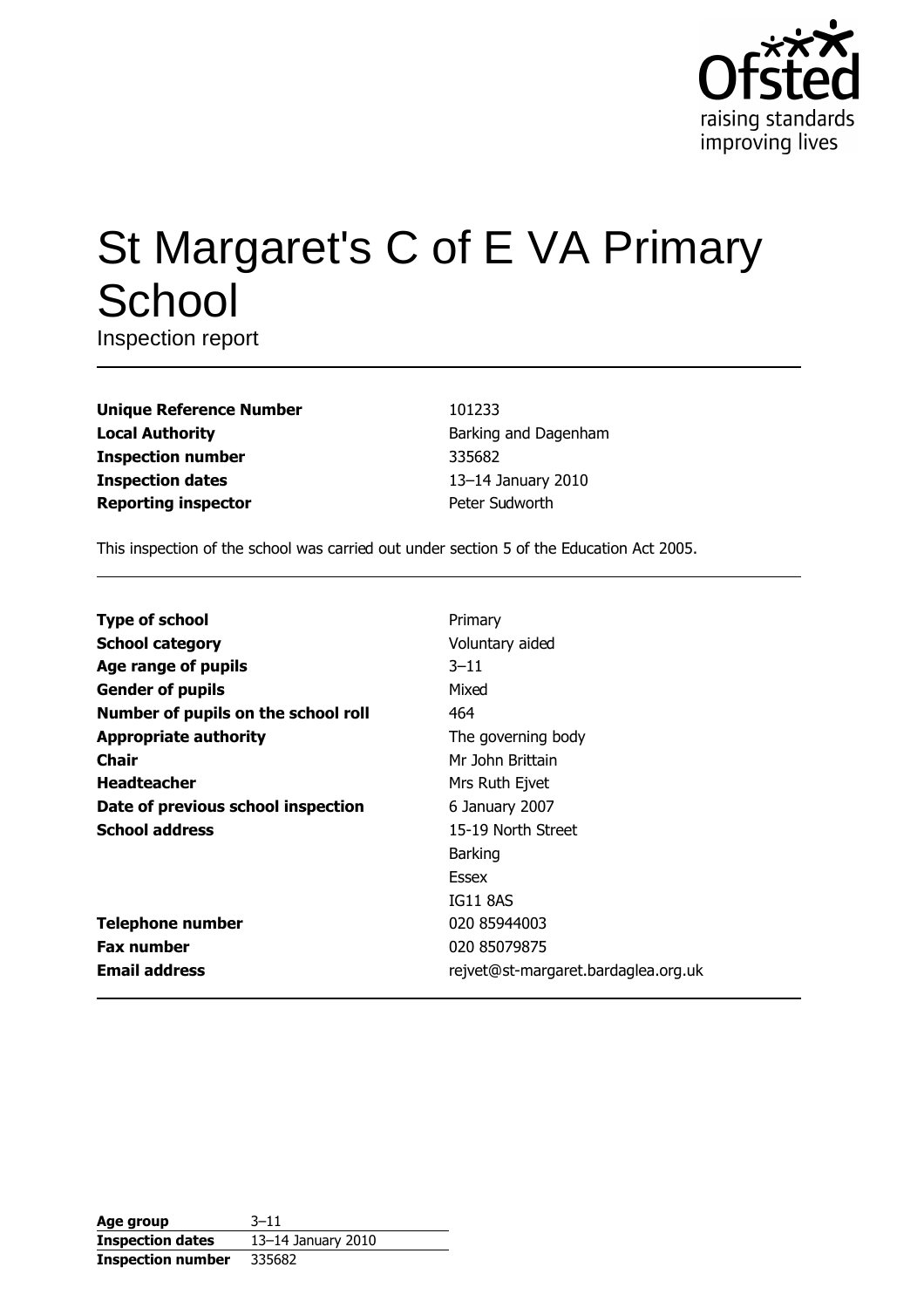The Office for Standards in Education, Children's Services and Skills (Ofsted) regulates and inspects to achieve excellence in the care of children and young people, and in education and skills for learners of all ages. It regulates and inspects childcare and children's social care, and inspects the Children and Family Court Advisory Support Service (Cafcass), schools, colleges, initial teacher training, work-based learning and skills training, adult and community learning, and education and training in prisons and other secure establishments. It rates council children's services, and inspects services for looked after children, safequarding and child protection.

Further copies of this report are obtainable from the school. Under the Education Act 2005, the school must provide a copy of this report free of charge to certain categories of people. A charge not exceeding the full cost of reproduction may be made for any other copies supplied.

If you would like a copy of this document in a different format, such as large print or Braille, please telephone 08456 404045, or email enquiries@ofsted.gov.uk.

You may copy all or parts of this document for non-commercial educational purposes, as long as you give details of the source and date of publication and do not alter the documentation in any way.

Royal Exchange Buildings St Ann's Square Manchester M2 7LA T: 08456 404045 Textphone: 0161 618 8524 E: enquiries@ofsted.gov.uk W: www.ofsted.gov.uk © Crown copyright 2010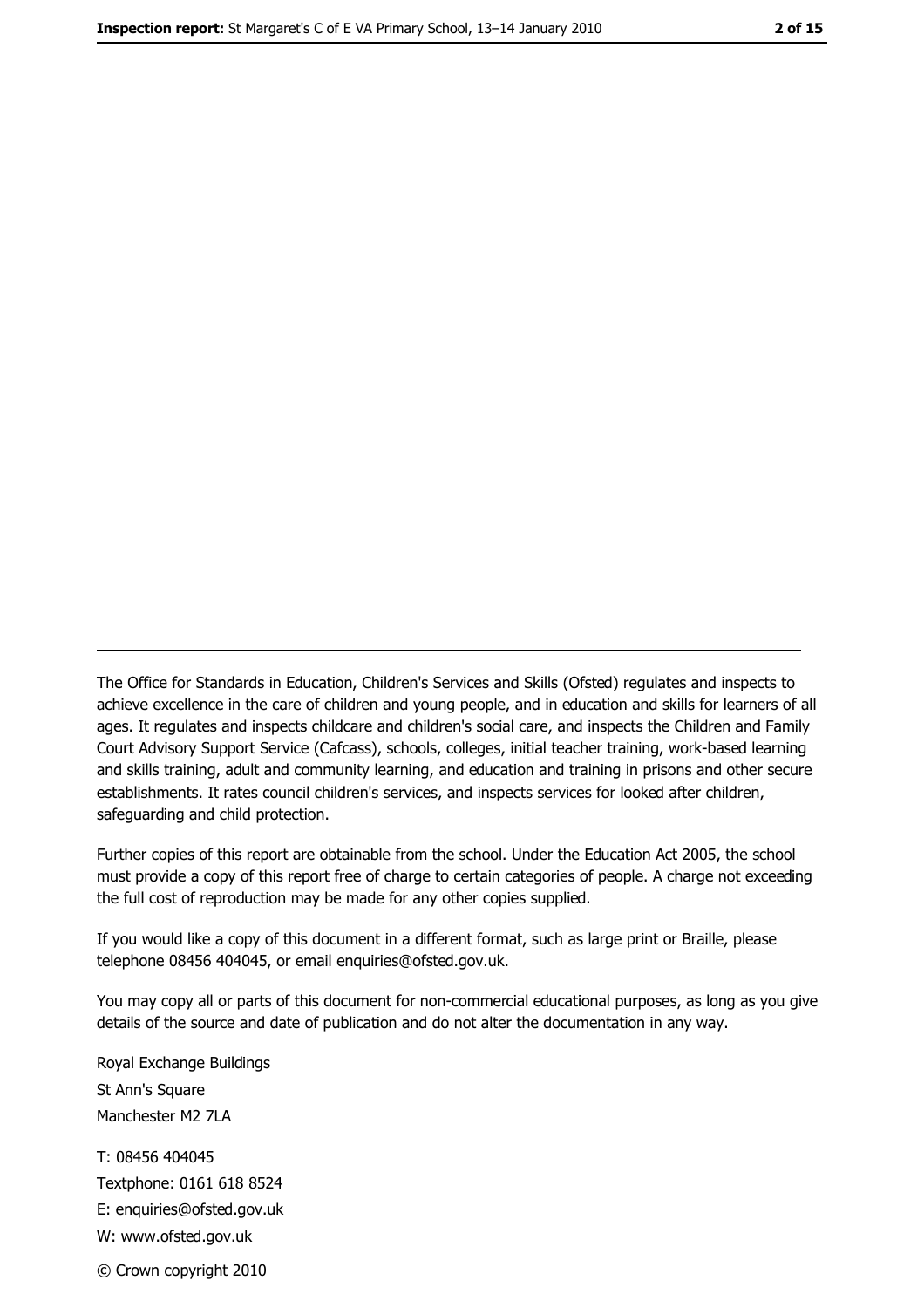# **Introduction**

This inspection was carried out by four additional inspectors. The inspectors spent two-fifths of the time looking at learning and visited 20 lessons taught by 14 teachers, and held meetings with the chair of governors, the headteacher, other staff representatives and a group of pupils. They looked at a range of documentation, for example that relating to safeguarding, curriculum organisation and information to track pupils' progress. Parent, staff and pupil questionnaire responses were analysed.

The inspection team reviewed many aspects of the school's work. It looked in detail at the following:

- signs of a reversal from the fall in levels of attainment and in rates of progress by  $\blacksquare$ the end of Year 6 in the past two years
- boys' attainment compared to that of girls  $\blacksquare$
- the progress of, and provision for, pupils in Years 3 to 6 who find learning more  $\blacksquare$ difficult
- the range of opportunities for pupils to learn about and use information and  $\blacksquare$ communication technology (ICT).

# **Information about the school**

This is a larger than average two-form entry primary school with 15 classes including the Nursery. Children in the Early Years Foundation Stage begin the Nursery in the September following their third birthday dependent on available spaces. They attend part time, either morning or afternoon. About 70% of the Nursery children transfer to the Reception class. They transfer in the September before their fifth birthday; the youngest children commencing full time after the autumn half term. The proportion of pupils entitled to free school meals is lower than the national average. The proportions of pupils from minority ethnic groups and of those who speak English as an additional language are higher than the national averages. Just over four-fifths of the pupils are from minority ethnic groups, the largest group being Black or Black British African. The percentage of pupils with special educational needs and/or disabilities is lower than in most schools. Most of these have learning difficulties and a small number have statements of special education needs. The school provides care out of school hours in breakfast and after-school clubs managed by the governing body.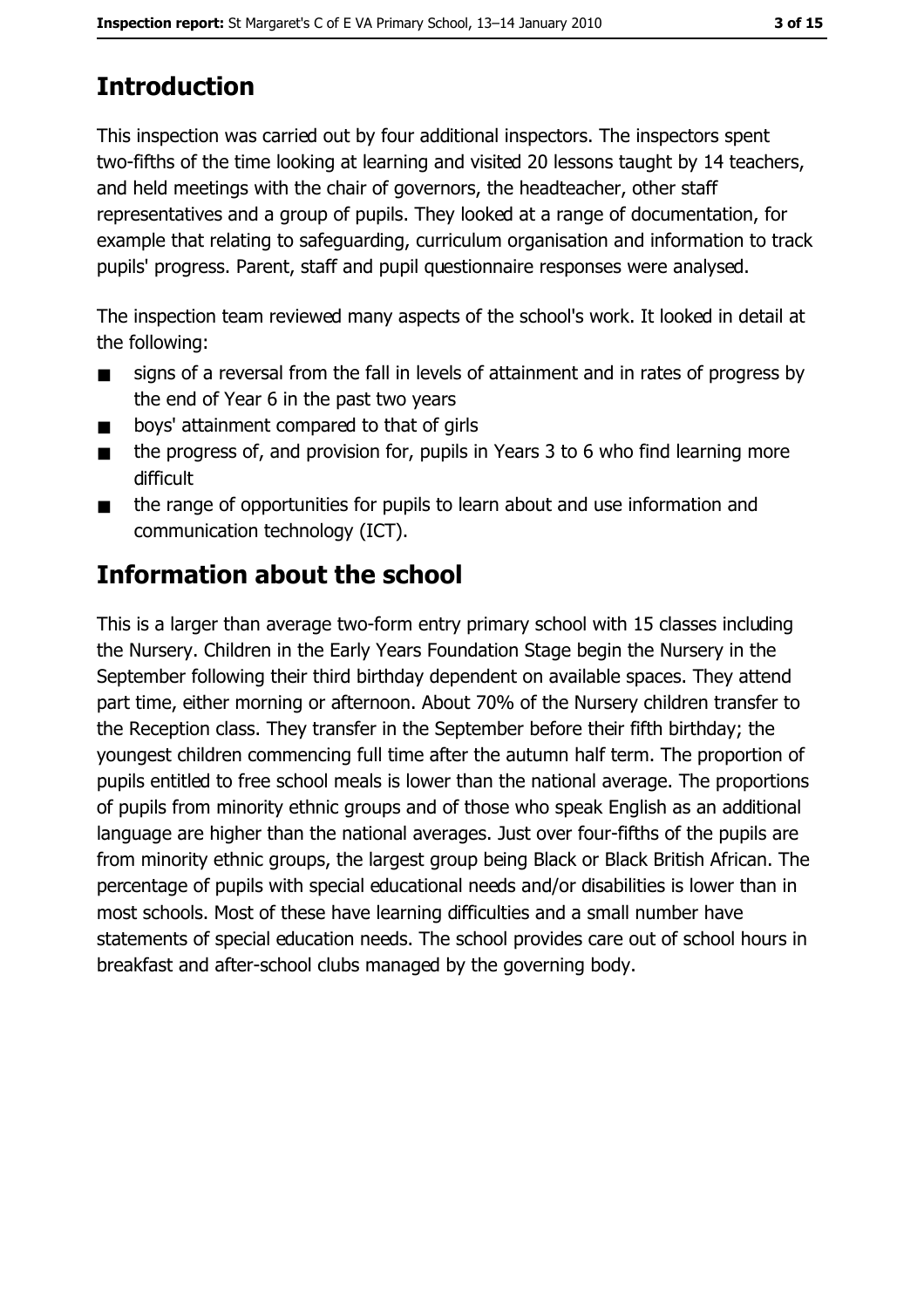# **Inspection judgements**

### Overall effectiveness: how good is the school?

#### The school's capacity for sustained improvement

# **Main findings**

St Margaret's provides a satisfactory education for its pupils. Some aspects of the school's work are good. Its partnership with parents and carers is outstanding and is reflected in their strong support and involvement. One parent/carer writes, 'I think overall the school is doing well' and another writes that she likes the school because it promotes her child's education as well as his faith. Pupils develop well personally, and this is reflected in their good conduct and positive attitudes to learning. They feel safe in school and undertake their roles, such as play leaders, conscientiously. Their good attendance reflects their good enjoyment of school. Pupils get involved well in local community events, which supports their all-round development. Pupils' knowledge of healthy living is excellent and is shown in their keen involvement in the good range of extra-curricular sporting activities. These represent a stronger feature of the curriculum in which there is satisfactory provision for ICT.

Most pupils achieve satisfactorily in reaching average standards. Current Year 2 pupils show signs of improving progress. Results have fallen in Year 6. The good progress rates reported previously have not been maintained in the past two years. Inspection evidence does not indicate a significant upturn yet. The provision for pupils with special educational needs and/or disabilities does not always match their individual needs well enough. Teaching assistants demonstrate satisfactory skills when working with small groups. The attainment of boys and girls is similar. Pupils are soundly prepared for their future education.

The staff provide good pastoral care and pupils have confidence in the staff if they are troubled. Child protection arrangements are satisfactory. The school is developing its arrangements to involve the pupils in setting targets for their future academic work but the use of assessment is not as well developed as it could be. While the school tracks the pupils' progress regularly, the analysis of their progress is not rigorous enough, for example in identifying the reasons why some individual pupils have failed to make sufficient progress and in rectifying this.

Strategic planning has good elements such as the well-conceived school development plan. Nevertheless, the monitoring of school developments, and of teaching and learning in different subjects, is not sufficiently robust and formalised so that a clear view is obtained of strengths and weaknesses. As a result, the school's self-evaluation is over generous in some areas of its work. Balancing these weaknesses against the good elements in leadership and management which include good governance, the school demonstrates a satisfactory capacity for further improvement.

| 3 |  |
|---|--|
| 3 |  |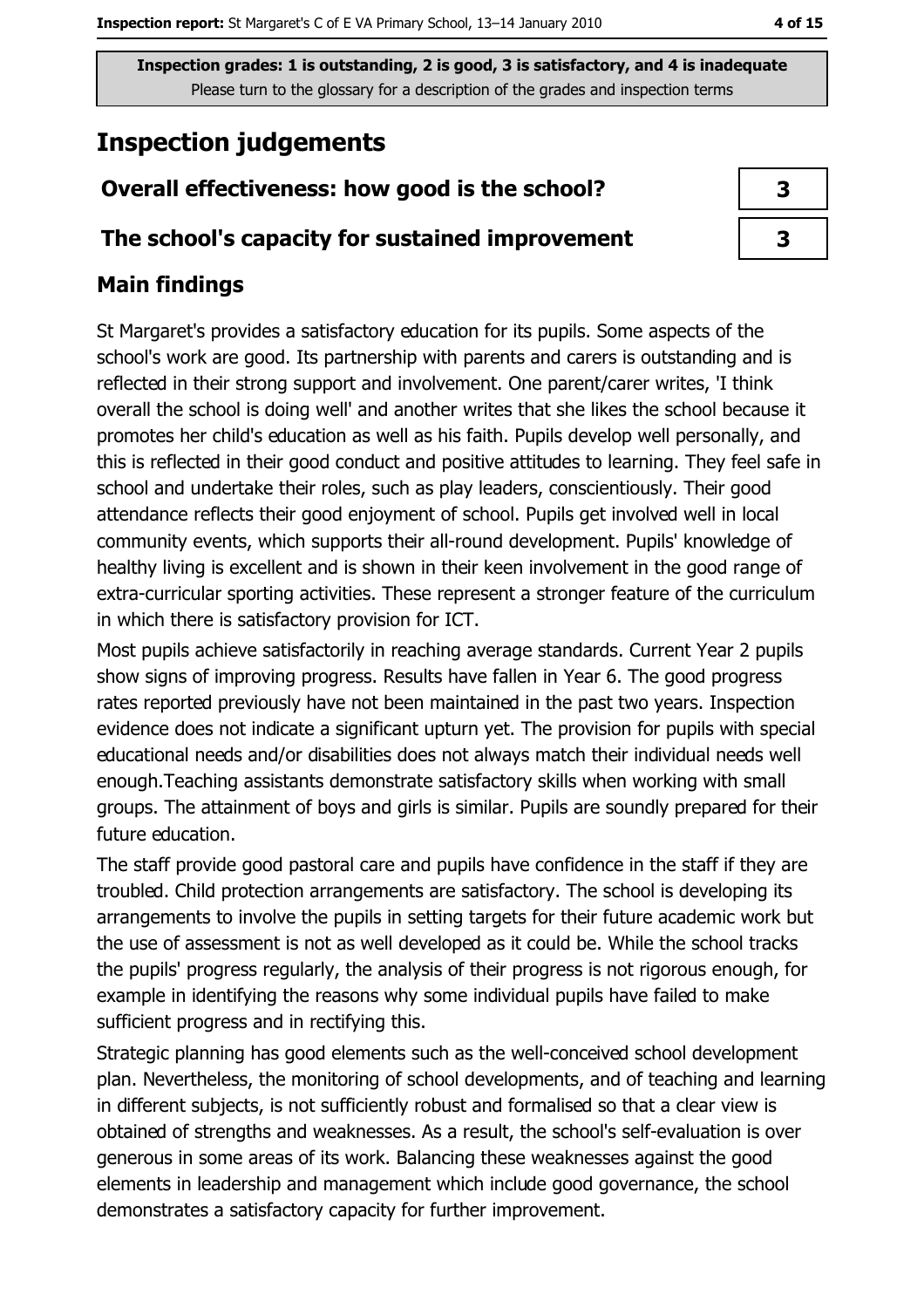# What does the school need to do to improve further?

- $\blacksquare$ Increase pupils' rates of progress and raise levels of attainment further by:
	- matching work to all pupils' needs more consistently in lessons  $\equiv$
	- developing further the skills of the teaching assistants
	- reviewing the timetable of the special educational needs leader so that more time is allocated to interaction with the pupils.
- Increase the rigour and robustness of the use of assessment by:  $\blacksquare$ 
	- making more effective use of tracking data  $\equiv$
	- ensuring that pupils know more clearly what they must do to improve their  $\equiv$ work
	- developing greater consistency in the quality of marking.
- Improve the quality of monitoring by:
	- increasing the range of strategies staff use to monitor teaching and learning  $\equiv$
	- formalising the reporting of monitoring procedures of staff with responsibilities  $\equiv$
	- overseeing key priorities and delegated duties more effectively.  $\overline{\phantom{0}}$

### **Outcomes for individuals and groups of pupils**

Pupils reach average standards and make satisfactory progress from the end of the Reception Year. Progress has sometimes been good in Years 1 and 2 with pupils reaching above average standards, but overall the pupils' progress in these year groups is satisfactory. Pupils' attainment is highest in reading in Years 1 and 2. Writing has been a weaker element but the school's increased emphasis on getting pupils to write more frequently and for different purposes is showing encouraging signs of improvement.

Results have been falling and rates of progress slowing by Year 6 in the past two years, although pupils have mostly reached levels around the average. While pupils with disabilities are well provided for enabling them to make expected gains in learning given their disabilities, other pupils with learning special educational needs and/or disabilities have not always made sufficient progress. There are three main reasons for this. Teaching assistants are not always provided with enough information and the necessary skills to meet these pupils' needs when they teach small groups, and the tasks are not always adapted well enough to these pupils' specific needs. Furthermore, the skills of the teacher with the specialist knowledge are not deployed as well as they might be to profit fully from her skills and knowledge.

Pupils usually enjoy school, particularly art and sport. Their keen engagement in after-school and competitive sporting activities, combined with their knowledge of a good diet and practising sensible eating, contributes to their excellent healthy life-styles. Pupils are considerate to one another, and behave well in class and around the school, supporting their positive attitudes to learning. Pupils willingly take on extra

3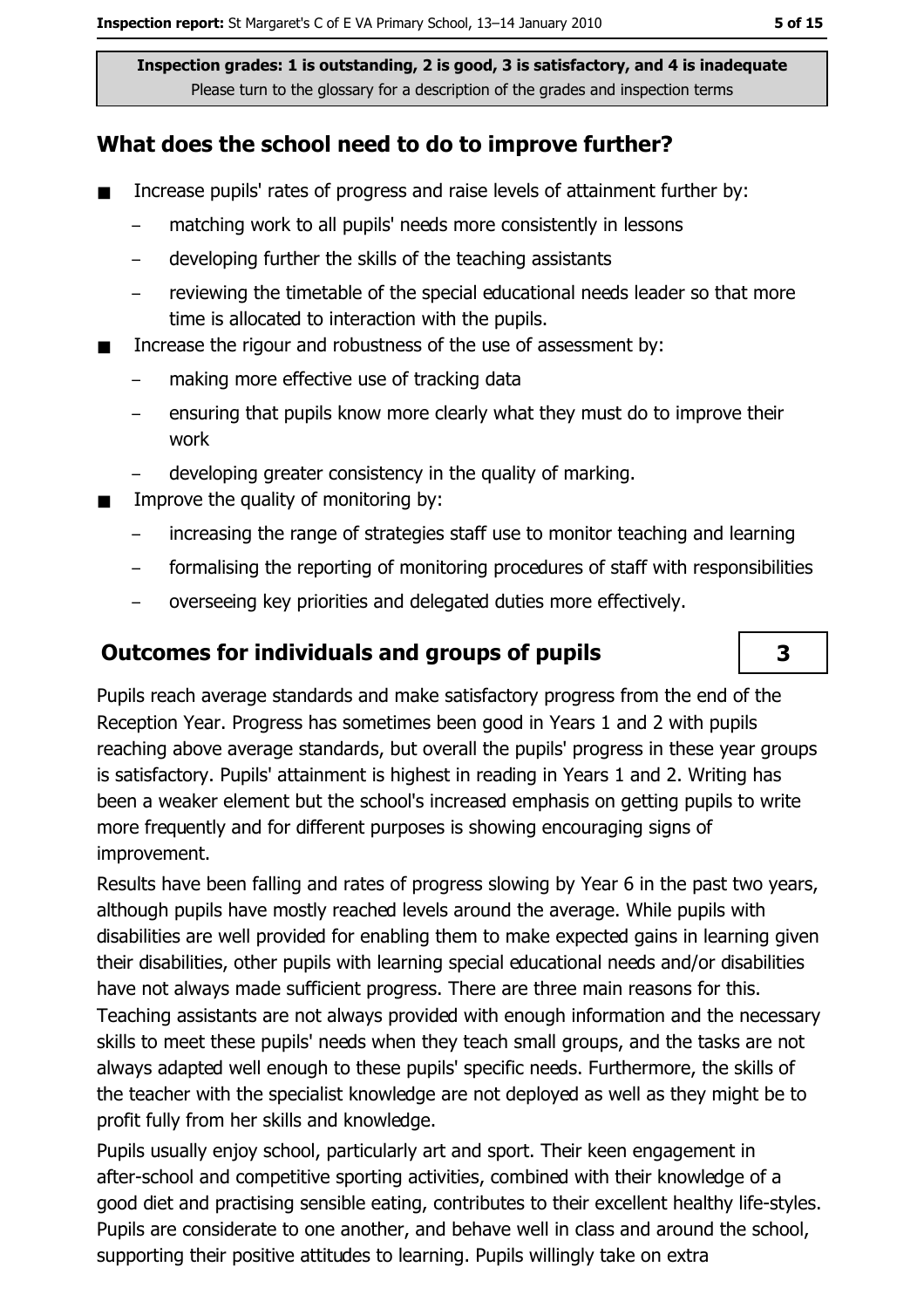responsibilities such as school council membership, roles which particularly support their social development. The breakfast and after-school clubs also support this good development. Pupils have a keen sense of right and wrong. They engage well with the local community, for example taking harvest gifts to the elderly, and raise funds for worthy causes nationally and globally. The links with projects abroad keep them aware of the needs of others in less well developed countries. The pupils are soundly prepared for the next stage of their education. They acquire satisfactory basic skills and good personal qualities such as teamwork. Pupils have a strong sense of common values across the different ethnic groups represented in the school.

| These are the grades for pupils' outcomes |  |  |  |
|-------------------------------------------|--|--|--|
|-------------------------------------------|--|--|--|

| Pupils' achievement and the extent to which they enjoy their learning                                                     |                         |  |  |
|---------------------------------------------------------------------------------------------------------------------------|-------------------------|--|--|
| Taking into account:<br>Pupils' attainment <sup>1</sup>                                                                   | 3                       |  |  |
| The quality of pupils' learning and their progress                                                                        | 3                       |  |  |
| The quality of learning for pupils with special educational needs and/or<br>disabilities and their progress               | 3                       |  |  |
| The extent to which pupils feel safe                                                                                      | $\overline{\mathbf{2}}$ |  |  |
| <b>Pupils' behaviour</b>                                                                                                  | $\overline{2}$          |  |  |
| The extent to which pupils adopt healthy lifestyles                                                                       | 1                       |  |  |
| The extent to which pupils contribute to the school and wider community                                                   | $\overline{\mathbf{2}}$ |  |  |
| The extent to which pupils develop workplace and other skills that will<br>contribute to their future economic well-being | 3                       |  |  |
| Taking into account:<br>Pupils' attendance <sup>1</sup>                                                                   | $\mathcal{P}$           |  |  |
| The extent of pupils' spiritual, moral, social and cultural development                                                   | $\overline{\mathbf{2}}$ |  |  |

# How effective is the provision?

Teaching and learning are satisfactory overall. Where teaching is good it really grips pupils' interest and engagement. In one such lesson the teacher shared her own prepared play script for the class to edit. The shared discussion was very effective in modelling how the pupils should edit their own play scripts. Pupils worked very well in the ensuing task with a partner to discuss and improve their work. Teachers deploy

The grades for attainment and attendance are: 1 is high; 2 is above average; 3 is broadly average; and 4 is low.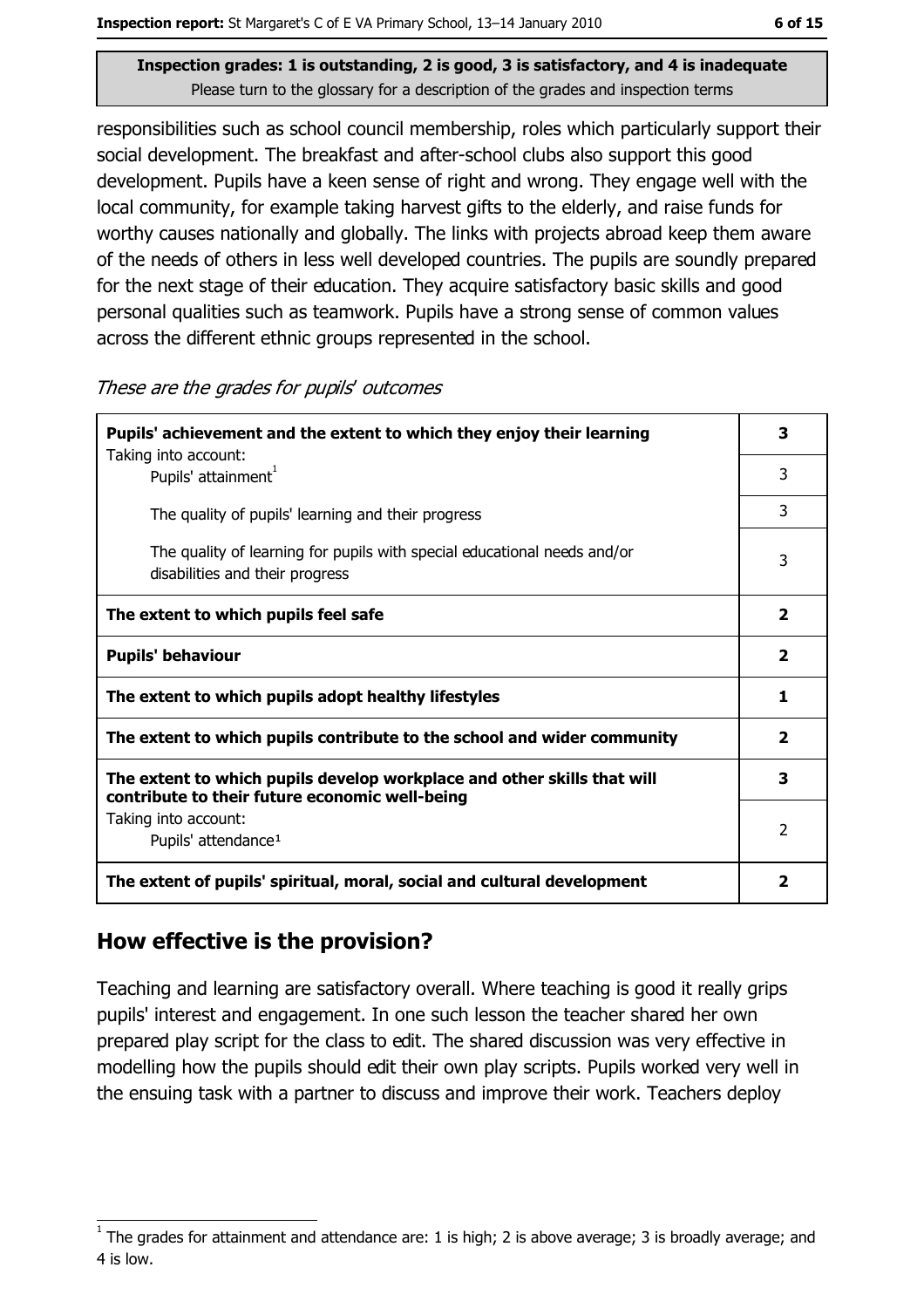good strategies to manage pupils, resulting in respectful relationships which support pupils' positive approaches to learning. Staff use modern equipment well to present lessons visually and to share the lesson aims, although in some classrooms the benefits of this are diminished because the text cannot be seen clearly enough. Staff use learning resources effectively. In a Year 2 class, the pupils made good progress understanding three digit numbers because the apparatus enabled the teacher to flip over numbers in the place value columns to good effect and assist their understanding.

In some lessons, the work is not matched well enough to pupils' needs and does not challenge them enough. The work for pupils with special educational needs and/or disabilities is sometimes the same as the rest of the class and they need considerable adult support in order to complete it. While some marking is exemplary showing the pupils how they can improve, its overall quality is variable. In the main, assessment is not used well enough to help pupils with their next steps in learning. The recent initiative in writing, giving pupils the opportunity to assess their own competence and where they need to get to, is a good feature.

There are particular strengths in the curriculum in personal, social and health education and the good range of extra-curricular sport. The recent introduction of focus weeks such as International Week, in which pupils studied different countries, adds an element of variety. While good attention is given to different subjects, including French, there are limited links between subjects to strengthen pupils' understanding and to add interest. Satisfactory provision is made for pupils who arrive at an early stage of learning English and for those with special educational needs and/or disabilities.

The pastoral provision for the pupils is good, as it is for the pupils who attend the breakfast and after-school club. The school works hard to make links with families, resulting in the largely positive views they hold of the school. The school benefits very well from the very effective work of the family liaison officer. Helpful transition and induction arrangements ensure that pupils settle quickly to school and transfer smoothly to secondary school. The analysis of the pupils' progress through the tracking mechanism is not yet sufficiently robust to address fully the concerns about individual pupils that the information provides, hence care, guidance and support overall are satisfactory.

| The quality of teaching                                                                                    |  |
|------------------------------------------------------------------------------------------------------------|--|
| Taking into account:<br>The use of assessment to support learning                                          |  |
| The extent to which the curriculum meets pupils' needs, including, where<br>relevant, through partnerships |  |
| The effectiveness of care, guidance and support                                                            |  |

These are the grades for the quality of provision

### How effective are leadership and management?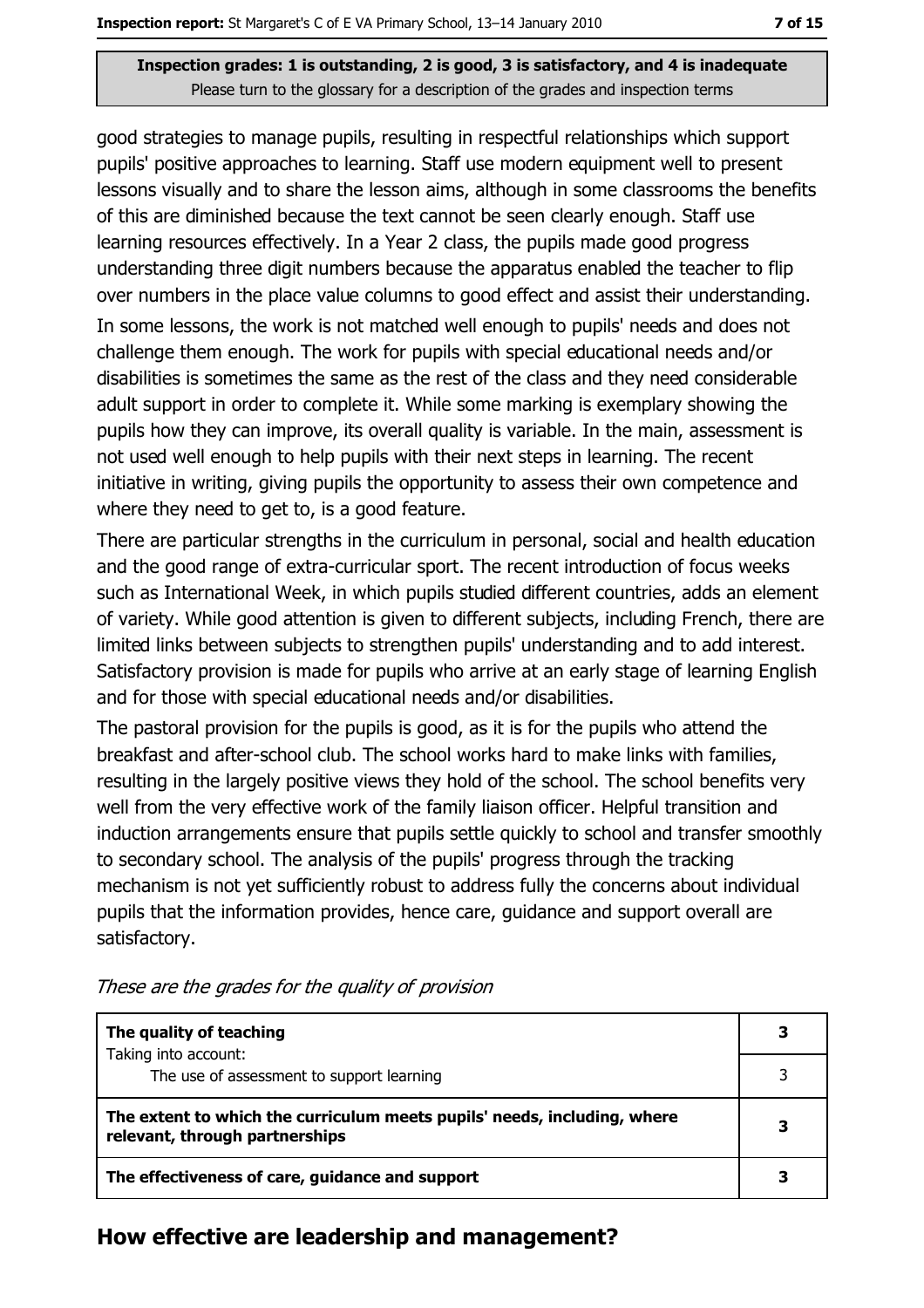The governing body is well led. Governors are keenly involved in the school's strategic development. They contribute effectively, seek the views of parents and carers, keep abreast of curriculum developments and genuinely challenge the school as the 'critical friend' to support its best interests. The school's engagement with parents and carers is excellent. They are very positive about communication matters and the opportunities to meet staff to discuss their children's education. Safeguarding arrangements are satisfactory but there has not always been enough oversight and checking when aspects of safeguarding have been delegated.

While there is a clear desire to drive improvement forward seen for example in the initiatives to improve the accuracy and use of assessment to involve pupils more in their own knowledge of their learning, the use of assessment information is still not yet sufficiently developed or embedded. The leadership, management and monitoring of teaching and learning are satisfactory. The new team which has been put in place to oversee this aspect of work has made a satisfactory start and meets regularly. This keeps staff abreast of current school policies and accepted school practice, and helps to develop teaching and learning further. There is scope for deepening the agenda to focus on specific areas that need strengthening, such as greater rigour in the use of tracking data.

The school's equal opportunities policy has not always been reviewed on schedule. It is implemented satisfactorily. Racist incidents are extremely rare and careful attention is given to avoid any discrimination. The school has not always ensured that the provision for specific groups of pupils such as those who have learning special educational needs and/or disabilities meet their particular needs.

The school has a range of partnerships which enable professional advice to be obtained when required for specific pupils. The school works successfully to enhance opportunities for pupils out of school hours and has good links with the church. The breakfast and after-school club are successfully organised. The school gives good attention to community cohesion and this is reflected not only in the harmonious school community itself but also in the very good involvement in the local community and the developing plans for extending links already made within the United Kingdom to a global perspective.

| The effectiveness of leadership and management in embedding ambition and<br>driving improvement                                                                     |  |  |
|---------------------------------------------------------------------------------------------------------------------------------------------------------------------|--|--|
| Taking into account:<br>The leadership and management of teaching and learning                                                                                      |  |  |
| The effectiveness of the governing body in challenging and supporting the<br>school so that weaknesses are tackled decisively and statutory responsibilities<br>met |  |  |
| The effectiveness of the school's engagement with parents and carers                                                                                                |  |  |
| The effectiveness of partnerships in promoting learning and well-being                                                                                              |  |  |

These are the grades for leadership and management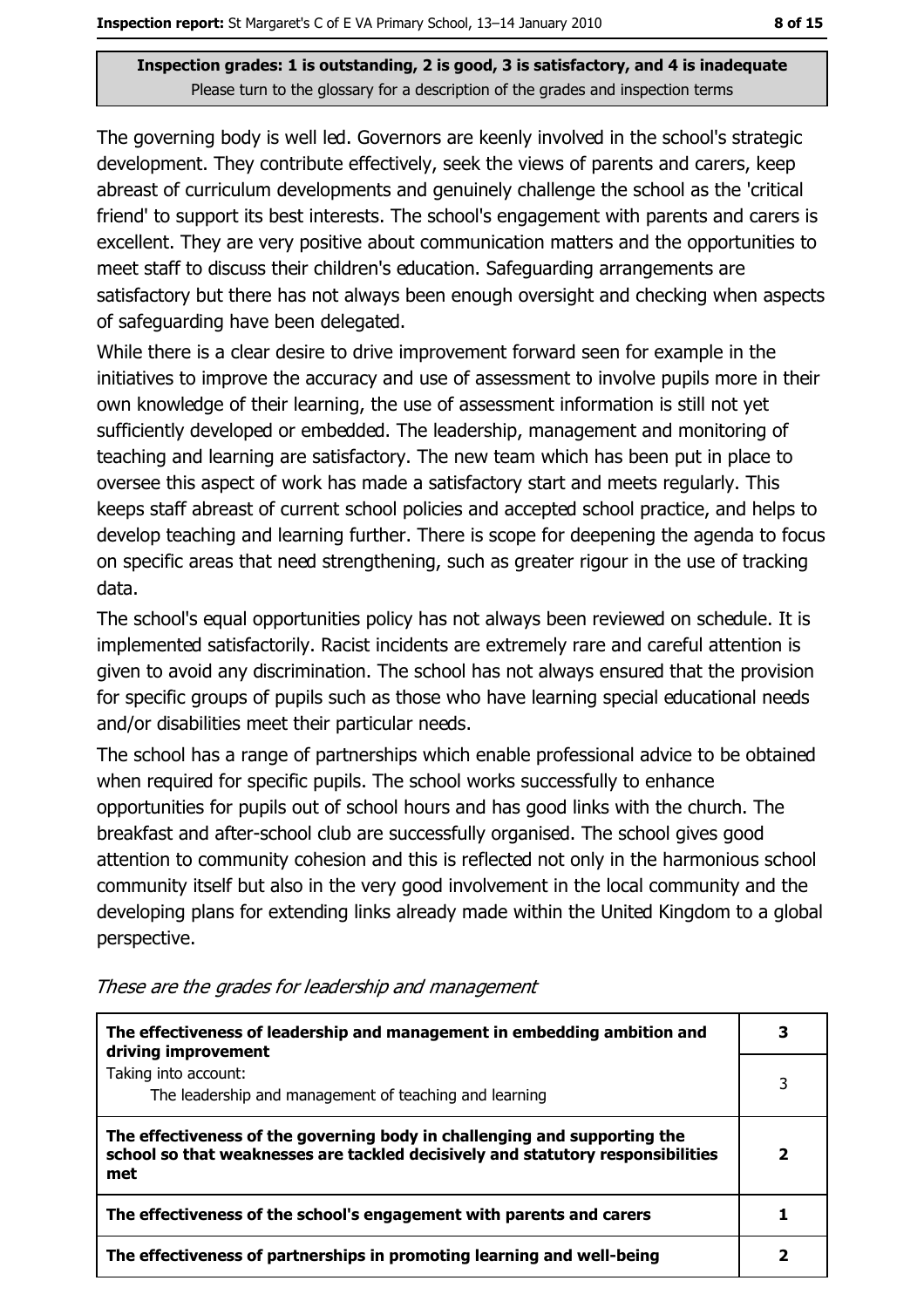| Inspection grades: 1 is outstanding, 2 is good, 3 is satisfactory, and 4 is inadequate |
|----------------------------------------------------------------------------------------|
| Please turn to the glossary for a description of the grades and inspection terms       |

| The effectiveness with which the school promotes equality of opportunity and<br>tackles discrimination | З |
|--------------------------------------------------------------------------------------------------------|---|
| The effectiveness of safeguarding procedures                                                           |   |
| The effectiveness with which the school promotes community cohesion                                    | 2 |
| The effectiveness with which the school deploys resources to achieve<br>value for money                | З |

# **Early Years Foundation Stage**

Attainment on entry to the Nursery is lower than expected for the children's age. The children make satisfactory progress. Attainment at the end of the Reception class shows a variable picture. They reach standards above those expected in some areas of learning, like knowledge and understanding and creative and physical development, but attainment in other areas, such as in aspects of number, is lower. Black African pupils sometimes do not meet expectations in language because their competence in English is still developing.

The staff manage the children effectively and the children respond positively to the well-established routines. Behaviour is good. The children develop good levels of social confidence, for example registering themselves on arrival and settling independently to different activities. Staff provide a pleasant working environment and prepare the activities well, although the activities do not always develop the children's learning effectively enough. This is because the objectives and the potential for learning in them are not always thought through sufficiently well. While the children discovered the properties of snow through making snow castles staff missed opportunities to extend their learning by asking questions such as 'What if.....?' They do not always develop the children's vocabulary effectively enough through questioning and working alongside children. Assessment is satisfactory but there is a heavy reliance on worksheets as evidence for progress and attainment. Leadership of the Early Years Foundation Stage is satisfactory. Good care is taken of the children.

| <b>Overall effectiveness of the Early Years Foundation Stage</b>                             | 3 |
|----------------------------------------------------------------------------------------------|---|
| Taking into account:                                                                         |   |
| Outcomes for children in the Early Years Foundation Stage                                    |   |
| The quality of provision in the Early Years Foundation Stage                                 |   |
|                                                                                              |   |
| The effectiveness of leadership and management of the Early Years<br><b>Foundation Stage</b> | 3 |

These are the grades for the Early Years Foundation Stage

### **Views of parents and carers**

The overwhelming majority of parents and carers express strong support for the school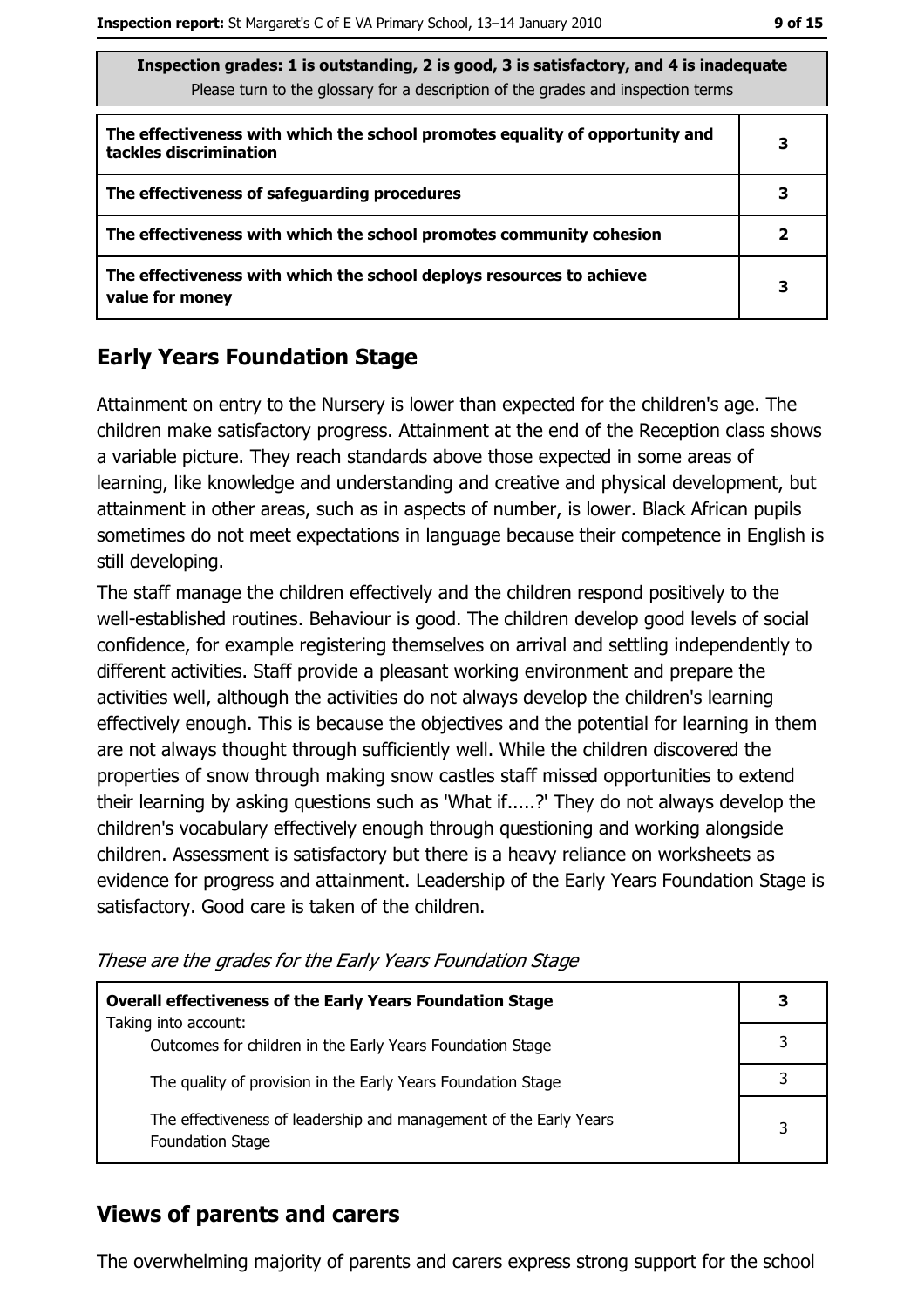and are pleased with their children's education. Written comments were few and did not have a common theme. There is some concern about the small playground resulting in incidents and accidents at lunchtime. The inspection team agrees that the playground is of limited size but the school arranges break times for different ages at different times to try and alleviate this problem. A very small number of parents and carers wrote to express concern about their children's progress. The inspection team's conclusion is that pupils make satisfactory progress overall but that some pupils with learning special educational needs and/or disabilities could make better progress.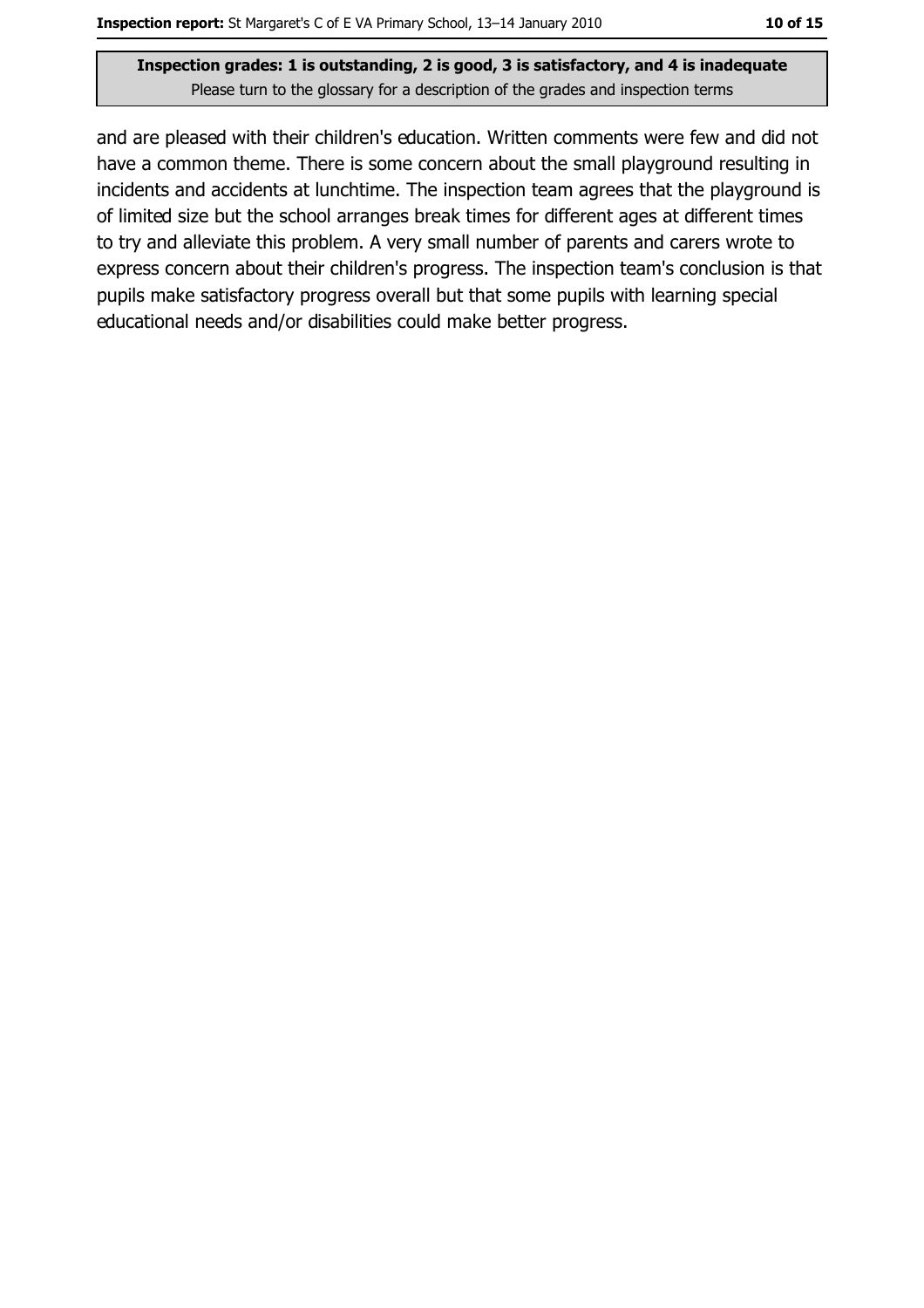#### Responses from parents and carers to Ofsted's questionnaire

Ofsted invited all the registered parents and carers of pupils registered at St Margaret's C of E VA Primary School to complete a questionnaire about their views of the school.

In the questionnaire, parents and carers were asked to record how strongly they agreed with 13 statements about the school.

The inspection team received 155 completed questionnaires by the end of the on-site inspection. In total, there are 464 pupils registered at the school.

| <b>Statements</b>                                                                                                                                                                                                                                       | <b>Strongly</b><br><b>Agree</b> |               | <b>Agree</b> |               |                | <b>Disagree</b> |              | <b>Strongly</b><br>disagree |
|---------------------------------------------------------------------------------------------------------------------------------------------------------------------------------------------------------------------------------------------------------|---------------------------------|---------------|--------------|---------------|----------------|-----------------|--------------|-----------------------------|
|                                                                                                                                                                                                                                                         | <b>Total</b>                    | $\frac{1}{2}$ | <b>Total</b> | $\frac{0}{0}$ | <b>Total</b>   | $\frac{1}{2}$   | <b>Total</b> | $\frac{1}{2}$               |
| My child enjoys school                                                                                                                                                                                                                                  | 89                              | 57            | 64           | 41            | 1              | $\mathbf 1$     | $\Omega$     | 0                           |
| The school keeps my child<br>safe                                                                                                                                                                                                                       | 86                              | 56            | 67           | 43            | $\mathbf{1}$   | 1               | $\mathbf{0}$ | 0                           |
| The school informs me<br>about my child's progress                                                                                                                                                                                                      | 80                              | 52            | 71           | 46            | 3              | $\overline{2}$  | $\mathbf{0}$ | 0                           |
| My child is making enough<br>progress at this school                                                                                                                                                                                                    | 55                              | 36            | 86           | 56            | 8              | 5               | 0            | 0                           |
| The teaching is good at this<br>school                                                                                                                                                                                                                  | 68                              | 44            | 82           | 53            | 3              | $\overline{2}$  | 0            | 0                           |
| The school helps me to<br>support my child's learning                                                                                                                                                                                                   | 61                              | 39            | 83           | 54            | 4              | 3               | 0            | 0                           |
| The school helps my child to<br>have a healthy lifestyle                                                                                                                                                                                                | 55                              | 36            | 91           | 59            | 3              | $\overline{2}$  | 1            | $\mathbf{1}$                |
| The school makes sure that<br>my child is well prepared for<br>the future (for example<br>changing year group,<br>changing school, and for<br>children who are finishing<br>school, entering further or<br>higher education, or<br>entering employment) | 45                              | 29            | 95           | 61            | 3              | $\overline{2}$  | 0            | 0                           |
| The school meets my child's<br>particular needs                                                                                                                                                                                                         | 44                              | 28            | 92           | 64            | $\overline{7}$ | 5               | 0            | 0                           |
| The school deals effectively<br>with unacceptable behaviour                                                                                                                                                                                             | 64                              | 41            | 76           | 49            | 8              | 5               | $\mathbf{1}$ | $\mathbf{1}$                |
| The school takes account of<br>my suggestions and<br>concerns                                                                                                                                                                                           | 36                              | 23            | 91           | 59            | 11             | 7               | 0            | 0                           |
| The school is led and<br>managed effectively                                                                                                                                                                                                            | 61                              | 39            | 81           | 52            | 5              | 3               | 0            | $\mathbf 0$                 |
| Overall, I am happy with my<br>child's experience at this<br>school                                                                                                                                                                                     | 70                              | 45            | 80           | 52            | $\overline{4}$ | 3               | $\mathbf 0$  | 0                           |

The table above summarises the responses that parents and carers made to each statement. The percentages indicate the proportion of parents and carers giving that response out of the total number of completed questionnaires. Where one or more parents and carers chose not to answer a particular question, the percentages will not add up to 100%.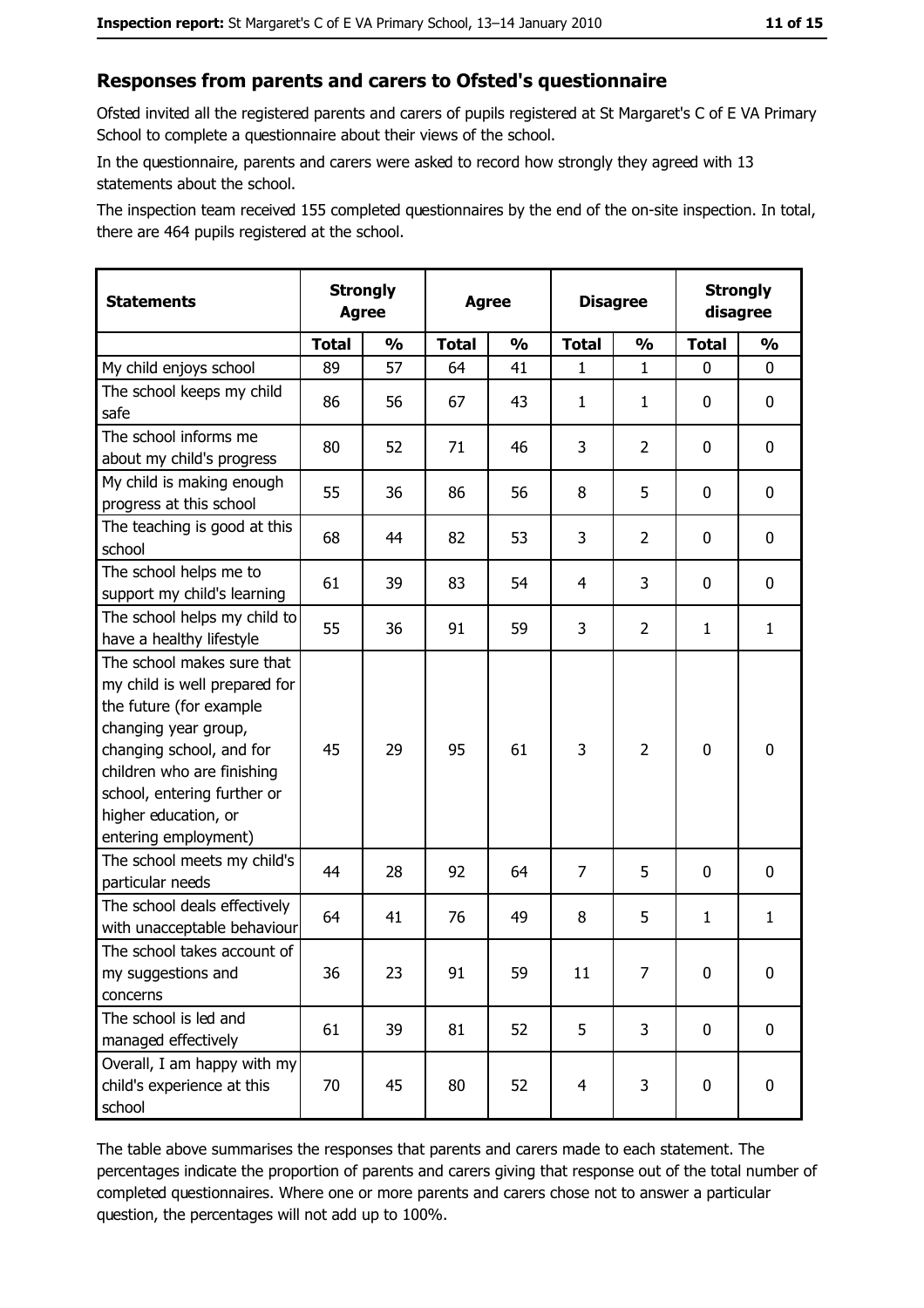# Glossary

| Grade   | <b>Judgement</b> | <b>Description</b>                                                                                                                                                                                                               |  |
|---------|------------------|----------------------------------------------------------------------------------------------------------------------------------------------------------------------------------------------------------------------------------|--|
| Grade 1 | Outstanding      | These features are highly effective. An oustanding<br>school provides exceptionally well for its pupils' needs.                                                                                                                  |  |
| Grade 2 | Good             | These are very positive features of a school. A school<br>that is good is serving its pupils well.                                                                                                                               |  |
| Grade 3 | Satisfactory     | These features are of reasonable quality. A satisfactory<br>school is providing adequately for its pupils.                                                                                                                       |  |
| Grade 4 | Inadequate       | These features are not of an acceptable standard. An<br>inadequate school needs to make significant<br>improvement in order to meet the needs of its pupils.<br>Ofsted inspectors will make further visits until it<br>improves. |  |

# What inspection judgements mean

### Overall effectiveness of schools inspected between September 2007 and July 2008

|                       | Overall effectiveness judgement (percentage of<br>schools) |      |                     |                   |  |  |
|-----------------------|------------------------------------------------------------|------|---------------------|-------------------|--|--|
| <b>Type of school</b> | Outstanding                                                | Good | <b>Satisfactory</b> | <b>Inadequate</b> |  |  |
| Nursery schools       | 39                                                         | 58   | 3                   | 0                 |  |  |
| Primary schools       | 13                                                         | 50   | 33                  | 4                 |  |  |
| Secondary schools     | 17                                                         | 40   | 34                  | 9                 |  |  |
| Sixth forms           | 18                                                         | 43   | 37                  | $\overline{2}$    |  |  |
| Special schools       | 26                                                         | 54   | 18                  | $\overline{2}$    |  |  |
| Pupil referral units  | 7                                                          | 55   | 30                  | 7                 |  |  |
| All schools           | 15                                                         | 49   | 32                  | 5                 |  |  |

New school inspection arrangements were introduced on 1 September 2009. This means that inspectors now make some additional judgements that were not made previously.

The data in the table above were reported in The Annual Report of Her Majesty's Chief Inspector of Education, Children's Services and Skills 2007/08.

Percentages are rounded and do not always add exactly to 100. Secondary school figures include those that have sixth forms, and sixth form figures include only the data specifically for sixth form inspection judgements.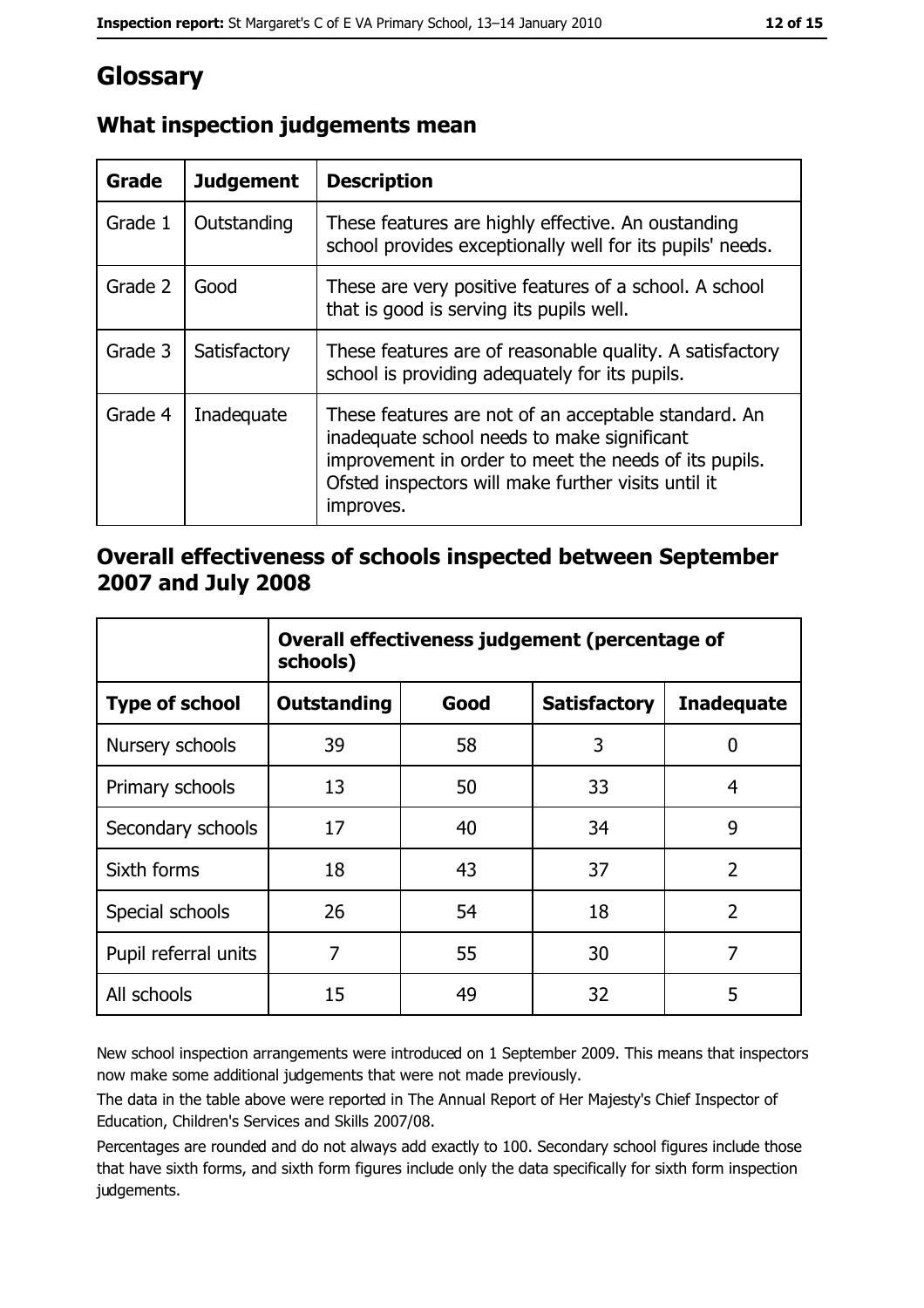# **Common terminology used by inspectors**

| Achievement:                  | the progress and success of a pupil in<br>their learning, development or training.                                                                                                                                                                                                                           |  |  |
|-------------------------------|--------------------------------------------------------------------------------------------------------------------------------------------------------------------------------------------------------------------------------------------------------------------------------------------------------------|--|--|
| Attainment:                   | the standard of the pupils' work shown by<br>test and examination results and in<br>lessons.                                                                                                                                                                                                                 |  |  |
| Capacity to improve:          | the proven ability of the school to<br>continue improving. Inspectors base this<br>judgement on what the school has<br>accomplished so far and on the quality of<br>its systems to maintain improvement.                                                                                                     |  |  |
| Leadership and management:    | the contribution of all the staff with<br>responsibilities, not just the headteacher,<br>to identifying priorities, directing and<br>motivating staff and running the school.                                                                                                                                |  |  |
| Learning:                     | how well pupils acquire knowledge,<br>develop their understanding, learn and<br>practise skills and are developing their<br>competence as learners.                                                                                                                                                          |  |  |
| <b>Overall effectiveness:</b> | inspectors form a judgement on a school's<br>overall effectiveness based on the findings<br>from their inspection of the school. The<br>following judgements, in particular,<br>influence what the overall effectiveness<br>judgement will be.                                                               |  |  |
|                               | The school's capacity for sustained<br>improvement.<br>Outcomes for individuals and groups<br>of pupils.<br>The quality of teaching.<br>The extent to which the curriculum<br>meets pupil's needs, including where<br>relevant, through partnerships.<br>The effectiveness of care, guidance<br>and support. |  |  |
| Progress:                     | the rate at which pupils are learning in<br>lessons and over longer periods of time. It<br>is often measured by comparing the<br>pupils' attainment at the end of a key<br>stage with their attainment when they<br>started.                                                                                 |  |  |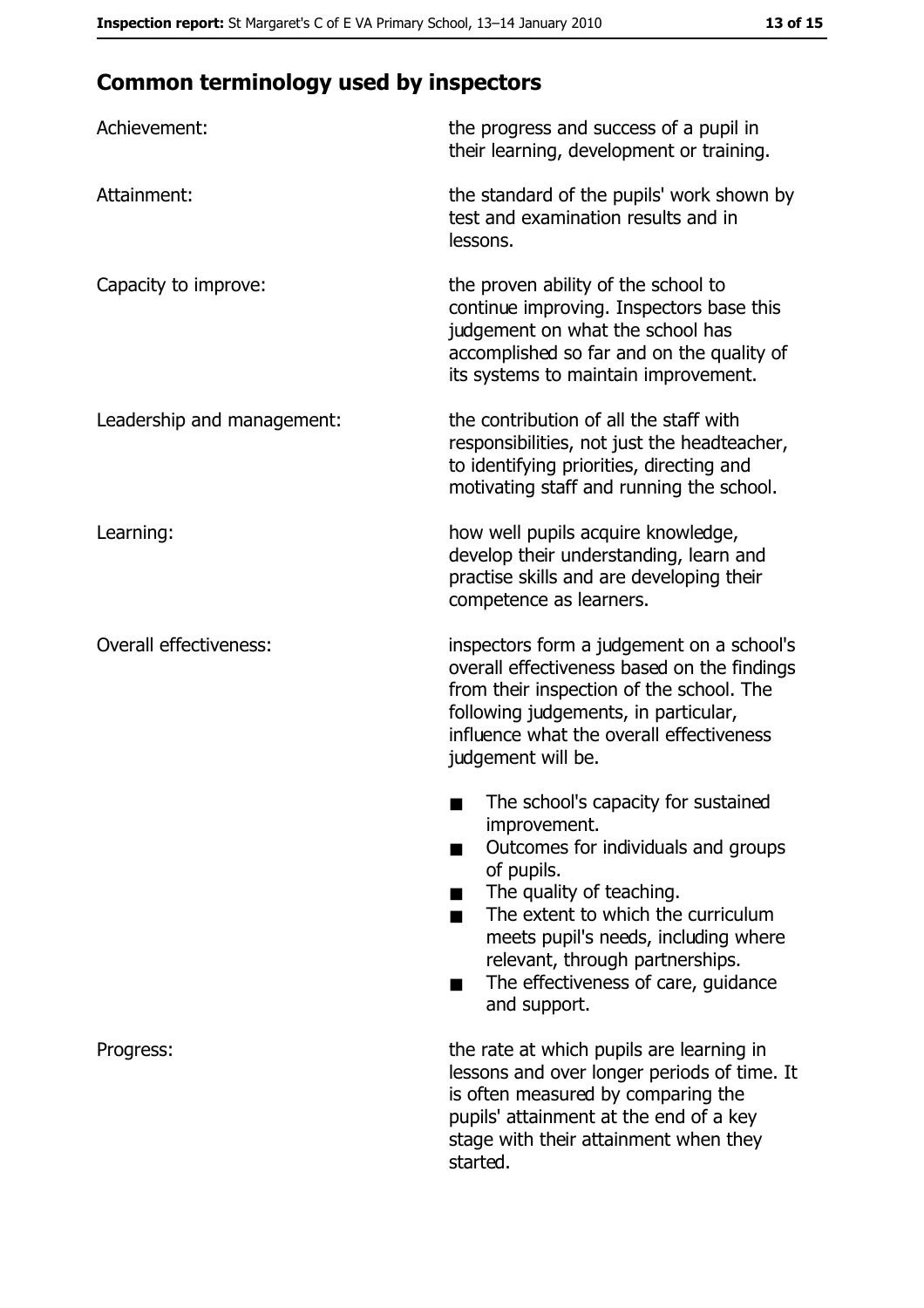This letter is provided for the school, parents and carers to share with their children. It describes Ofsted's main findings from the inspection of their school.



15 January 2010

Dear Pupils

Inspection of St Margaret's C of E VA Primary School, Barking, IG11 8AS

Thank you for welcoming us to your school, talking to us about what you do and sharing your work with us. We enjoyed meeting you. You clearly enjoy school and make good friends. We were impressed with the way that you get along so well together. Your knowledge and practice of healthy lifestyles are excellent. We were very pleased to learn that so many of you take part in extra-curricular activities. The staff look after you well and you enjoy happy relationships with them which give you confidence to contribute in lessons. You make satisfactory progress in your work and reach standards expected for your age. The school provides a satisfactory education for you.

We have made three recommendations for the school's further development:

First, we have suggested to the teachers that they increase even more the rate of progress that you are making so that you attain even more highly in your work. Second, that they make better use of the information that they have about your progress when they plan your future work. Finally, we have suggested that they improve the ways that they keep an eye on the school's progress and the work in different subjects.

Thank you once again for your help when we visited. We wish you well for the future and hope that you will continue to do your best.

Yours sincerely Peter Sudworth

Lead inspector